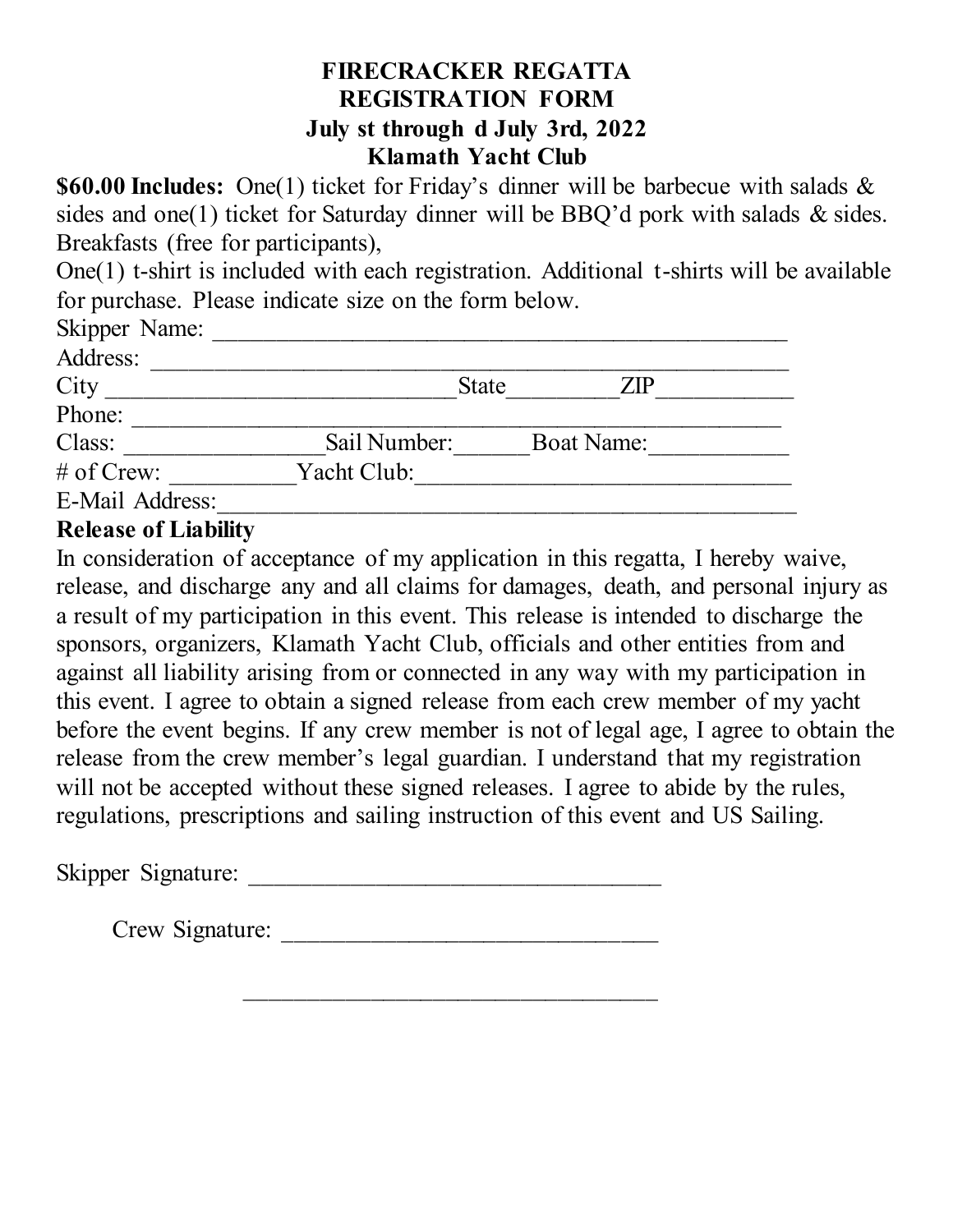## **MENU**

Friday: Hamburgers with sides \$8.00

**Saturday's Breakfast / Sunday's Breakfast** Continental Breakfast free

**Meal Tickets: (**1 each day included with registration)

| Friday dinner tickets   | \$8.00 Total   |  |
|-------------------------|----------------|--|
|                         |                |  |
| Saturday dinner Tickets | $$15.00$ Total |  |

**T-shirts:** (**1 included with registration, size**\_\_\_\_\_\_\_\_\_)

men's sizes (XX-LRG) ( X-LRG ) ( LRG ) ( MED ) (SMALL)  $QTY$  ( ) ( ) ( ) ( ) ( )

 $X \$15.00 =$  Total

**Registration Fee Firecracker Regatta \$60.00 Meals** Total <u>\_\_\_\_\_\_\_</u> \$

Clothing Total \,  $\int$ 

Grand Total \$

**Please make checks payable to: Klamath Yacht Club Please mail completed registration form and check to**

> **Firecracker Regatta c/o Sue Harbin 2700 Front St. Klamath Falls, OR 97601 [sharbin@me.com](mailto:sharbin@me.com)**